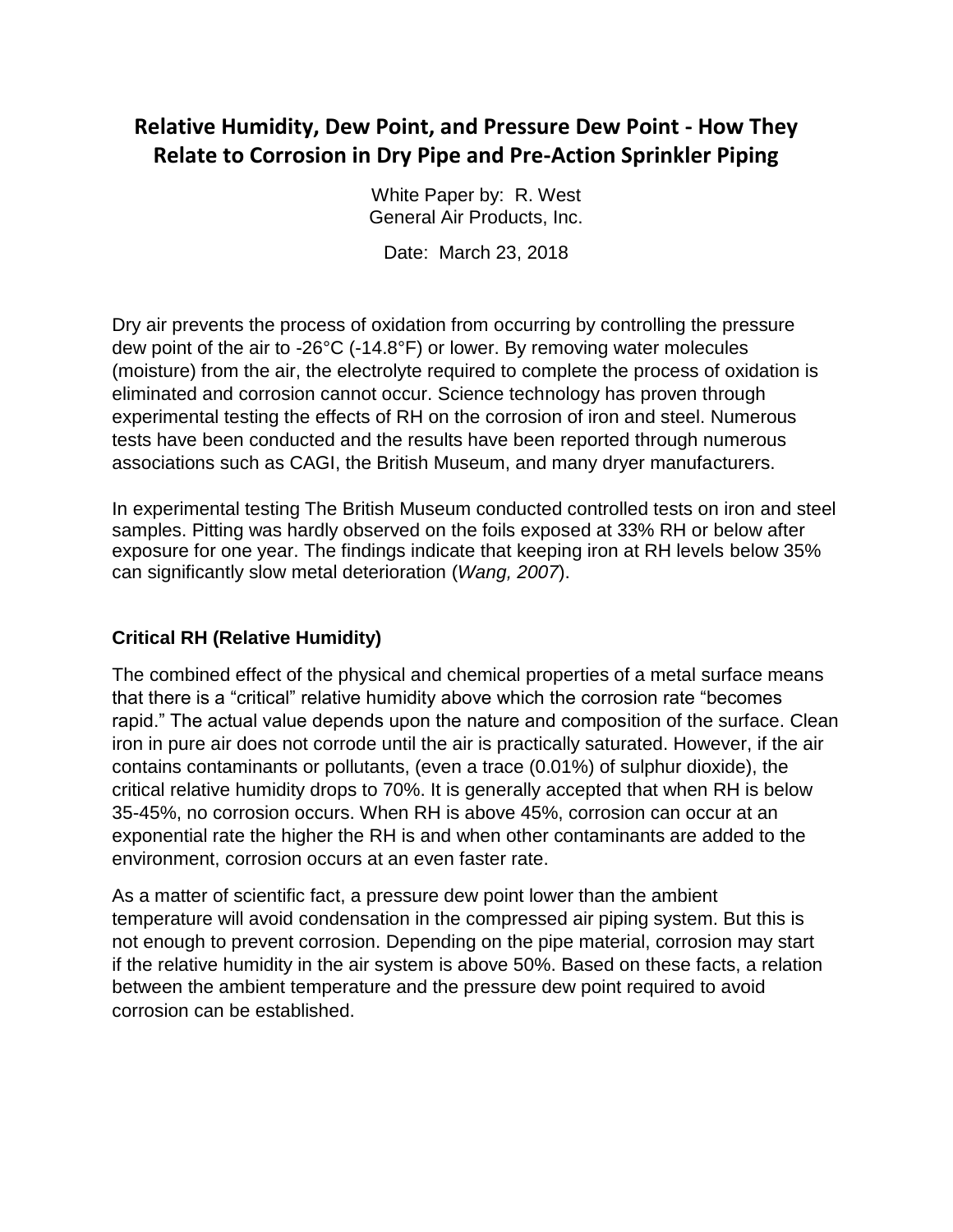The area below the dotted line represents a relative humidity lower than 50%, for example, for an ambient temperature of 25°C (77°F) a pressure dew point of 13°C (55.4°F) or lower is enough to prevent corrosion.



Figure 1.

The typical rate of corrosion for Ferrous Metals (Iron, Steel, etc.) can be shown graphically as follows:





Figure 2. graphically shows when RH reaches approximately 45%, the corrosion rate increases exponentially and when below 40% RH, minimal corrosion occurs.

Dew point is the temperature at which the moisture in a gas will condense. More specifically, it is the temperature at which the vapor pressure of a gas equals the saturated vapor pressure. As it relates to a dry pipe or pre-action sprinkler piping system, the gas in question has typically been air.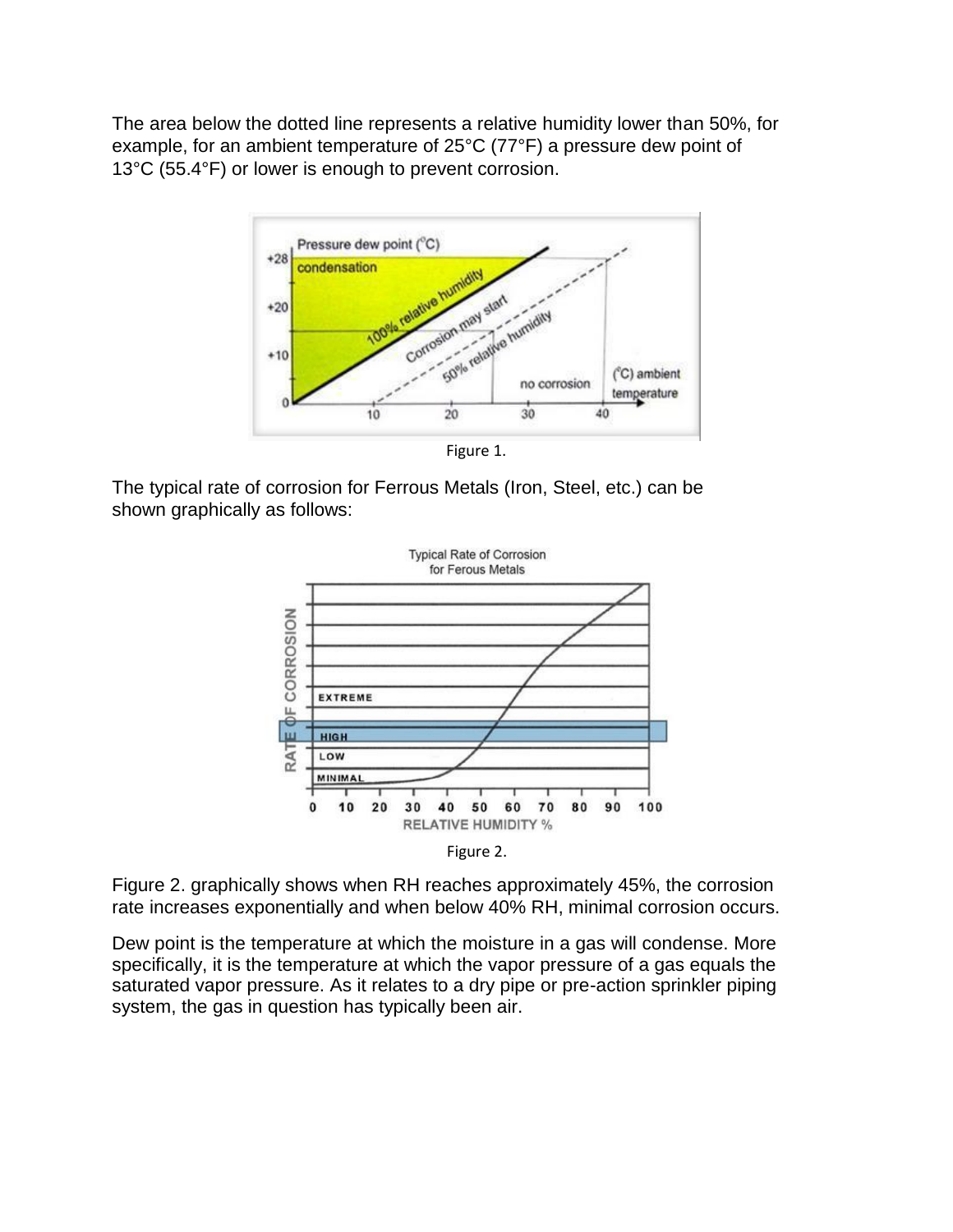As the dew point of air is reduced, its ability to take in moisture is increased. The difference between dew point and relative humidity as a measurement of moisture in air is that relative humidity changes as the air temperature changes, but the dew point stays constant with temperature changes. Dew point is a measurement of actual water content. Relative humidity changes with temperature, even with the same amount of moisture in the air, because the density of air changes with temperature.

Generally speaking, compression increases dew point, and expansion (i.e. decompression) lowers dew point. For this reason, the phrase pressure dew point (PDP) is commonly used. This term usually refers to the dew point of the compressed air at full line pressure. Conversely the phrase atmospheric dew point refers to what the dew point would be if fully depressurized to atmospheric conditions. Correspondingly it is sufficient to say that maintaining a pressure dew point below -26°C (14.8°F) will minimize compressed air piping system corrosion (Parker Hannifin, 2010).

In the Food and Pharmaceutical industry where air is in direct or indirect contact with equipment, ingredients, packaging, or finished products, a -40°F pressure dew point (PDP) is recommended. This is primarily driven by the fact that a PDP of -26°C or (-14.8°F) will not only virtually stop corrosion, it will also inhibit the growth of micro-organisms (Parker Hannifin, 2010).

The following table 3. shows Dew Point at atmospheric pressure, Relative Humidity (RH) at 70°F and Pressure Dew Point (DP) at 40 PSIG equivalents:

| Dew Point                 | RH (Relative Humidity) | PDP (Pressure Dew Point)                |
|---------------------------|------------------------|-----------------------------------------|
| $\degree$ F / $\degree$ C | @ 70°F (21.1°C)        | @ 40 PSIG)<br>$\degree$ F / $\degree$ C |
| 68/20                     | 93.5                   | 98.6 / 37                               |
| 50/10                     | 42.9                   | 78.8/26                                 |
| 32/0                      | 24.4                   | 59/15                                   |
| $14/ - 10$                | 10.4                   | 35.6 / 2                                |
| $-4/ -20$                 | 4.3                    | $15.8 / -9$                             |
| $-22/ -30$                | 1.52                   | $-4/ -20$                               |
| $-40/ -40$                | 0.516                  | $-23.8/ -31$                            |

Table 3.

**Summary:** For dry pipe and pre-action sprinkler pipe corrosion to be minimized, the target pressure dew point dryness of -26°C (-14.8°F) should be utilized. The supply compressed gas (air) needs to be treated to obtain a -40°F dew point when it enters the piping system to maintain a pressure dew point of -26°C (-14.8°F). This pressure dew point will provide the highest level of corrosion protection to the piping system.